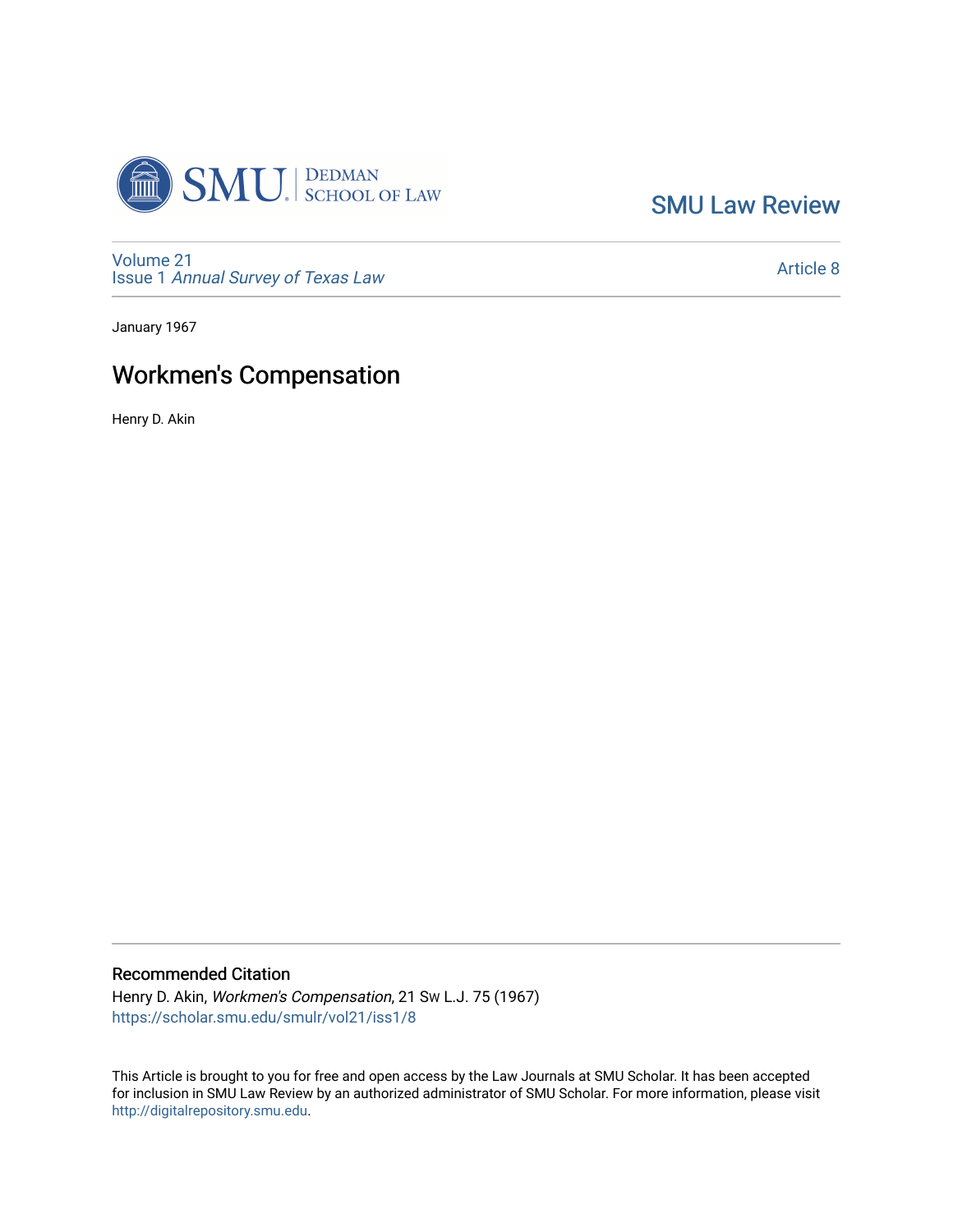# WORKMEN'S **COMPENSATION**

## *by*

# *Henry D. Akin\**

T **WOULD** not be unreasonable to assume that after more than a halfcentury of exposure to the limelight of courts, attorneys, subscribers, labor unions, employees, and the Industrial Accident Board, nearly all legal ambiguities concerning the workmen's compensation statutes of Texas would have been solved. However, in spite of the fact that the legislature has worked diligently in amending the act, and the judiciary in construing, applying, and plugging loopholes in its provisions, numerous problems still remain unsolved. The year 1966 has presented its quota of problems-some old and some new.

## I. SCOPE OF THE ACT

In *Travelers Ins. Co. v. Brown'* the supreme court considered the rights of an injured agricultural worker, expressly excluded from coverage by the act.' His employer's insurance policy allowed an injured employee to elect to receive the equivalent of compensation benefits. The policy provided that if any person shall commence any proceeding at law seeking damages from the insured or the company on account of the injury, the company's liability under the voluntary compensation endorsement is terminated. The employee filed a common law action for damages against his employer; however, the suit was dismissed with prejudice three days before the court was to hear the motion for'summary judgment of the employer's insurance company. The court held that the filing of the suit did not. amount to "commencement" of suit since it was not shown that citation was ever issued and served or that -the employer voluntarily entered its appearance in the suit. Consequently, the workman was able to maintain, successfully, an action for compensation under the voluntary compensation endorsement.

In another case of first impression, a court of civil appeals held that a street railway company which had permanently abandoned its operations of street cars on rails and had begun-using buses, no longer came within section 2 of article **8306'** which excepts from coverage employees of any person, firm or corporation operating any electric street or interurban railway

<sup>\*</sup> A.B., Southwestern University; LL.B., University of Texas. Adjunct Professor of Law, South**ern** Methodist University; Attorney at Law, Dallas, Texas.

**<sup>&#</sup>x27;** 402 S.W.2d **500** (Tex. 1966). 2TEx. **REV. CirV. STAT.** ANN. art. **8306, S** 2 (1967). *3 Ibid.*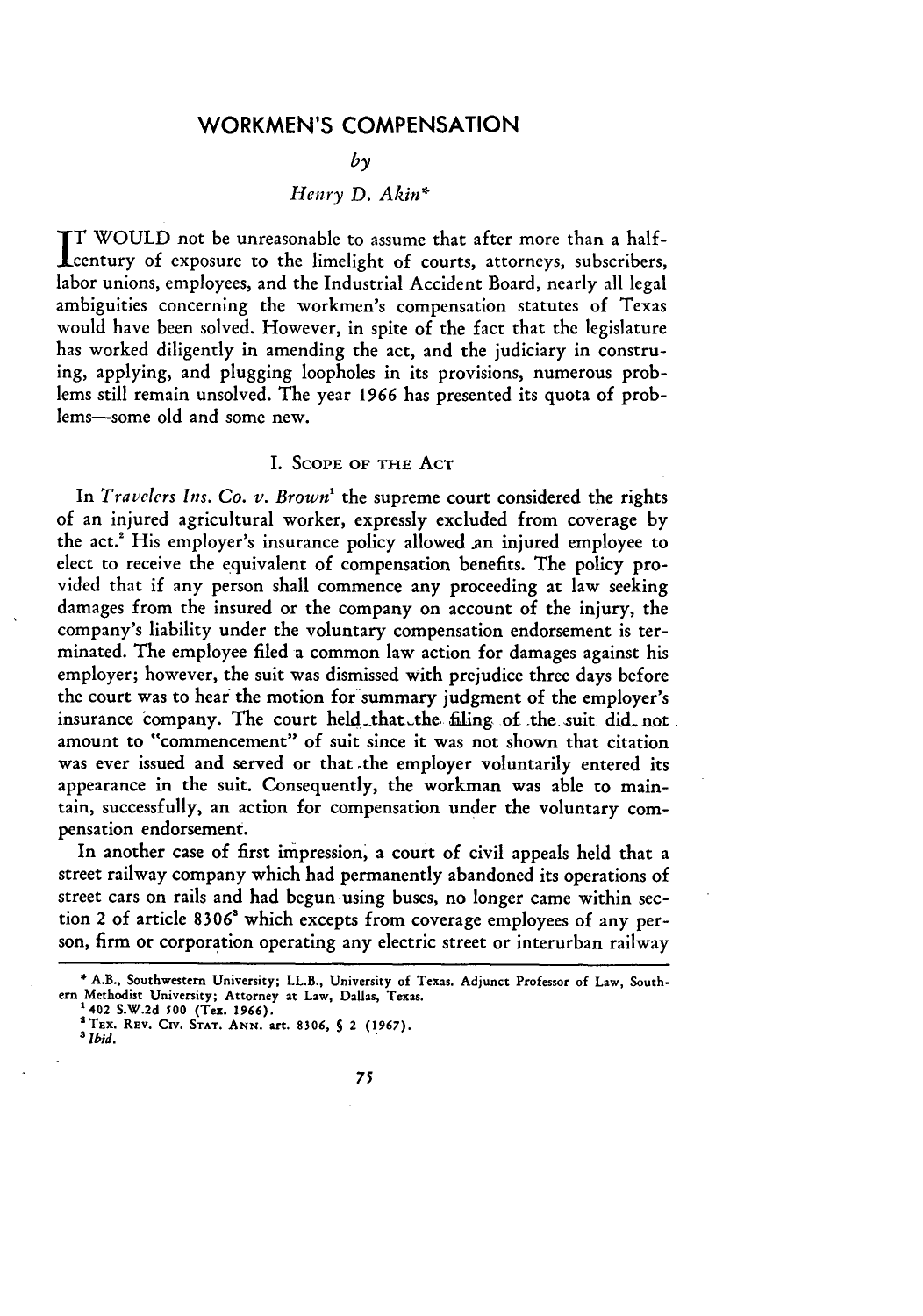as a common carrier.<sup>4</sup> The court reasoned that any doubts concerning the eligibility of an employer to become a subscriber under the act should be resolved in favor of bringing the employer within the act. Thus, since the transit company was eligible to be, but had not become, a subscriber, it could not avail itself of the common law defenses of contributory negligence, negligence of a fellow servant, and assumed risk.'

Under section 8a of article **8306** and section **38** of the Probate Code, a dependent adult child is entitled to receive the benefits provided by the act to the exclusion of the mother of the deceased employee. The court of civil appeals placed the burden of proof on the mother to show that the adult child was not dependent upon the deceased and approved the following test of dependency: "[W]as the alleged beneficiary relying in whole or in part upon the labors of the deceased for support?"<sup>8</sup> This language appears to conflict with the general rule that the dependent beneficiary must depend upon the labors of the deceased employee for a substantial part of his support.

Section **19** of article **8306'** provides that an employee hired in Texas, but injured in the course of his employment outside the state, is entitled to the same rights and remedies as an employee injured within the state. This extraterritorial provision was construed in *Texas Employers Ins.* Ass'n v. Dossey<sup>10</sup> which held that one's status as a Texas employee is fixed in the fact of his employment to work in Texas. The court overruled the contention that he must work in Texas before working in other states to qualify for this status. Thus, a jury question was present as to the employee's status where the employee worked first in New Mexico, then in Texas, and again in New Mexico where the injury occurred. Similarly, the Fifth Circuit decided that a travelling salesman hired in Texas but injured in New Orleans while travelling from a required Texas appearance was a Texas employee."

#### **II.** PROCEDURE

Section 4a of article 8307<sup>12</sup> requires that the association or subscriber be notified of the injury within thirty days after its occurrence or manifestation and that a claim for compensation be filed within six months of the occurrence or manifestation unless good cause can be shown for any delay.

<sup>&#</sup>x27;Houston **Transit Co. v. Farrack, 403 S.W.2d** 184 (Tex. **Civ. App. 1966).**

**S** TEX. REV. CIV. STAT. ANN. art. 8306, § 1 (1967).<br> **S** TEX. REV. CIV. STAT. ANN. art. 8306, § 8a (1967).

**<sup>6</sup>TEx. REV. CIV. STAT. ANN. art. 8306, § 8a** *(1967).* **<sup>7</sup> TEX. PROB. CODE ANN. § 38 (1956).**

<sup>&</sup>lt;sup>8</sup> Turner v. Travelers Ins. Co., 401 S.W.2d 618 (Tex. Civ. App. 1966) error ref. n.r.e.<br><sup>9</sup> TEX. REV. CIV. STAT. ANN. art. 8306, § 19 (1967).<br><sup>10</sup> 402 S.W.2d 153 (Tex. 1966). 20 Sw. J. J. 427.

**<sup>&#</sup>x27;"** Pennsylvania Nat'l Mut. Cas. Ins. Co. v. Nathan, **361 F.2d 18** (5th Cir. **1966).**

<sup>1&</sup>lt;sup>2</sup> TEX. REV. CIV. STAT. ANN. art. 8307, § 4a (1967)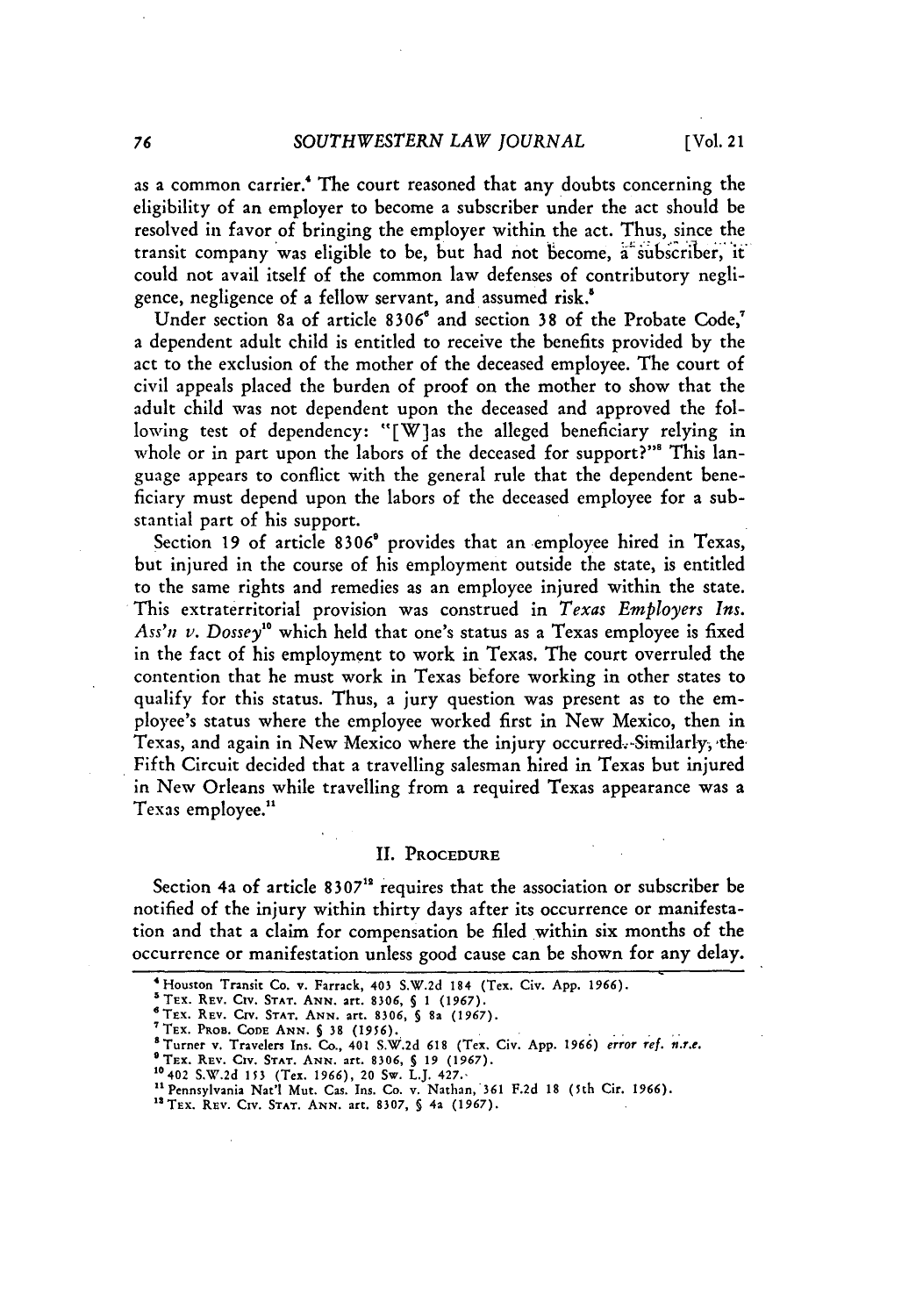In *Texas Employers Ins. Ass'n v. Brantley"a* the claimant attempted to show good cause for not filing a claim within the required six months by testifying that neither he nor his doctor thought the injury was serious. However, the injury was a hernia, which to be compensable must appear suddenly and immediately and must cause pain.<sup>14</sup> The supreme court recognized that it is usually a question of fact as to whether the claimant prosecuted his claim with that degree of diligence which a reasonably prudent person would have exercised under the same or similar circumstances, but the evidence presented was considered to justify ruling as a matter of law that good cause was not shown. Another attempt at showing good cause was rejected by the supreme court, even though the facts were more favorable to the claimants. In *American Motorists Ins. Co. v. Villagomez*<sup>15</sup> the employee filed a claim well within the six-month period but died from a stroke six days after filing. A letter was sent to the Board advising them of the death, but no cause of death was related, nor did the letter purport to be a claim by the employee's survivors. The widow and surviving minor children's claim, filed eight months after the death, was rejected. The court based its holding on the settled rule that where death results from a compensable injury, a new, separate, and distinct cause of action arises in the legal beneficiaries for which a claim must be filed within the six-month period."

Section 5 of article 8307<sup>17</sup> provides that any interested party who is unwilling to abide by the Board's final ruling must file notice to this effect with the Board within twenty days after the final ruling. A suit to set aside the Board's ruling must then be filed within twenty days after giving notice. The claimant met both mandatory time requirements, except that he did not then pay sufficient costs. He later paid, but the citation was not issued until twenty-six days after the filing of notice. The court held that the district court acquired jurisdiction, distinguishing former cases which denied jurisdiction, because here the delay in issuing citation was not requested by the claimant.<sup>18</sup>

Other decisions have procedural significance. It was held that a trial court did not abuse its discretion by ordering a physical examination during trial, even though two previous motions for an examination had been

**" <sup>8</sup> Buffalo Ins. Co. v. McLendon, 402 S.W.2d 559 (Tex. Civ. App. 1966). The case also** holds that cashing **drafts for the amount of** the **Board's award did not** amount **to a court compromise settlement** because **a compromise settlement agreement, to** be **binding, must be approved by either the Board or the court.**

**<sup>13402</sup> S.W.2d 140 (Tex. 1966).**

<sup>14</sup> See note **48 infra.**

**<sup>&</sup>quot;3 398 S.W.2d 742 (Tex. 1966).**

<sup>&</sup>lt;sup>16</sup> Swain v. Stanford Acc. Ins. Co., 130 Tex. 277, 109 S.W.2d 750 (1937); Maryland Cas. Co. **v.** Stevens, **55 S.W.2d 149 (Tex. Civ. App. 1932) error ref.**

**<sup>&#</sup>x27;"TEx. REV. CIv. STAT. ANN. art. 8307, §** *5* **(1967).**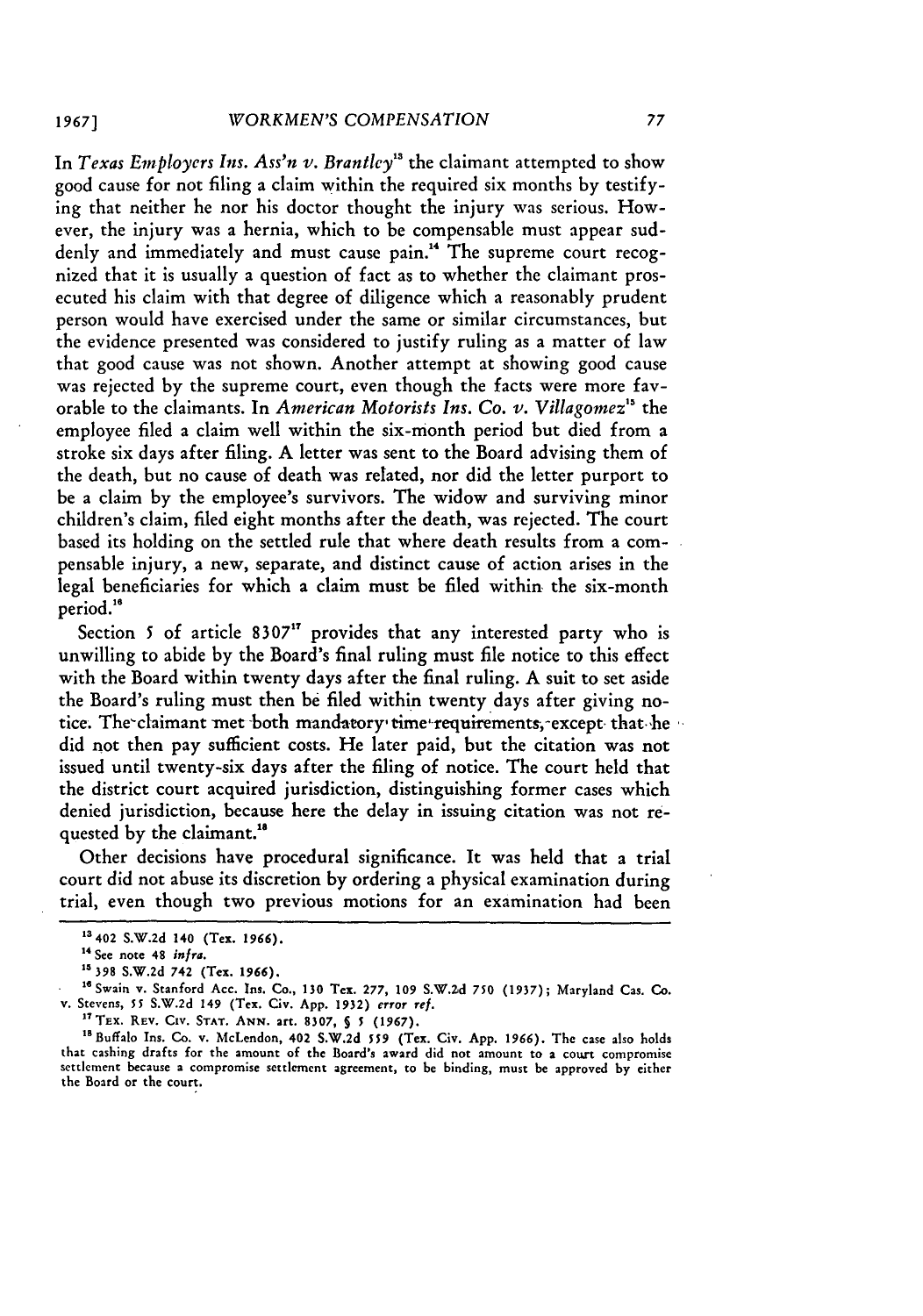denied.<sup>19</sup> The Fifth Circuit held that accrued interest at the statutory rate of four per cent per annum on unpaid installments cannot be taken into consideration in determining whether the \$10,000 jurisdictional amount is a in controversy, even though it is part of the statutory cause of action.<sup>20</sup> The court relied on section 1332 of the United States Code"' which expressly excludes interest in determining the jurisdictional amount and rejected a contention that the interest was in fact a penalty, and, therefore, could be considered.<sup>22</sup>

An "old friend" came back to haunt the Texas courts in *Commercial Standard Ins. Co. v. Allred.*<sup>23</sup> There the court ruled that the issue "Do you find from a preponderance of the evidence that Leroy AlIred sustained an injury to his body as the result of heat exhaustion ... **?"** was subject to the objection that it was duplicitous and amounted to a comment on the evidence. The court of civil appeals rejected a contention that this issue had received Texas Supreme Court approval.<sup>24</sup> and that court has agreed to review the decision.

Despite the Board's authority to make rules for carrying out and enforcing the provisions of the act,<sup>25</sup> one court held that Board rule 2.03,<sup>26</sup> which provides that a policy will be in effect until notice of cancellation is received by the Board, cannot invalidate cancellation by an insurance association." The court reasoned that the rule-making power vests neither legislative nor judicial authority in the Board; hence, the Board, which can act only as an administrative agency, cannot impose conditions or requirements in excess of or inconsistent with the act. Rule 2.03 was consid- -ered to violate this doctrine because section 20 .0**f-article .8308<sup>28</sup> -** requires... only that an employer who ceases to be a subscriber must notify the Board on or before the expiration date of the policy. The statute imposes no such duty on the association.

#### III. EvIDENTIARY MATTERS

Many evidentiary questions were litigated, the most frequent of which being the degree of evidence necessary to determine the appropriate wage

'Gen: Acc. & Liab. Ins. Co., 146 Tex. 232, 205 *S.W.2d* 353 (1947).<br><sup>24</sup> Eubanks v. Texas Employers Ins. Ass'n, 151 Tex. 67, 246 S.W.2d 467 (1952) was relied

on for this contention.

2TEX. 2 REV. **CiV. STAT.** ANN. art. 8307, S 4 (1967). TEx. REV. **CIv. STAT.** ANN. rules of the Industrial Acc: Bd. **§** 2.03 *(1967).* <sup>27</sup>

Johnson v. Fireman's Ins. Co., 398 S.W.2d **318** (Tex. Civ. App. 1965). 28TEx. REV. CIr. **STAT.** ANN. art. 8308, § 20 (1967).

<sup>&</sup>quot; <sup>9</sup> Jones v. Commercial Union Assur. Co., 405 S.W.2d **207** (Tex. Civ. App. *1961).*

<sup>&</sup>quot; Insurance Co. of No. America v. Keeling, 360 F.2d **88** (5th Cir. *1966); cf.,* Booth v. Texas Employers Ins. Ass'n, **123** S.W.2d 322 (Tex. Comm'n App. **1938). <sup>2128</sup>U.S.C.** § 1332 (1964).

<sup>&</sup>lt;sup>21</sup> 28 U.S.C. § 1332 (1964).<br><sup>22</sup> For an application of this rule see Buras v. Birmingham Fire Ins. Co., 327 F.2d 238 (5th Cir. 1964). **<sup>23</sup>**400 S.W.2d 778 (Tex. Civ. App. 1966) *error granted.* The court relied on Johnson v. Zurich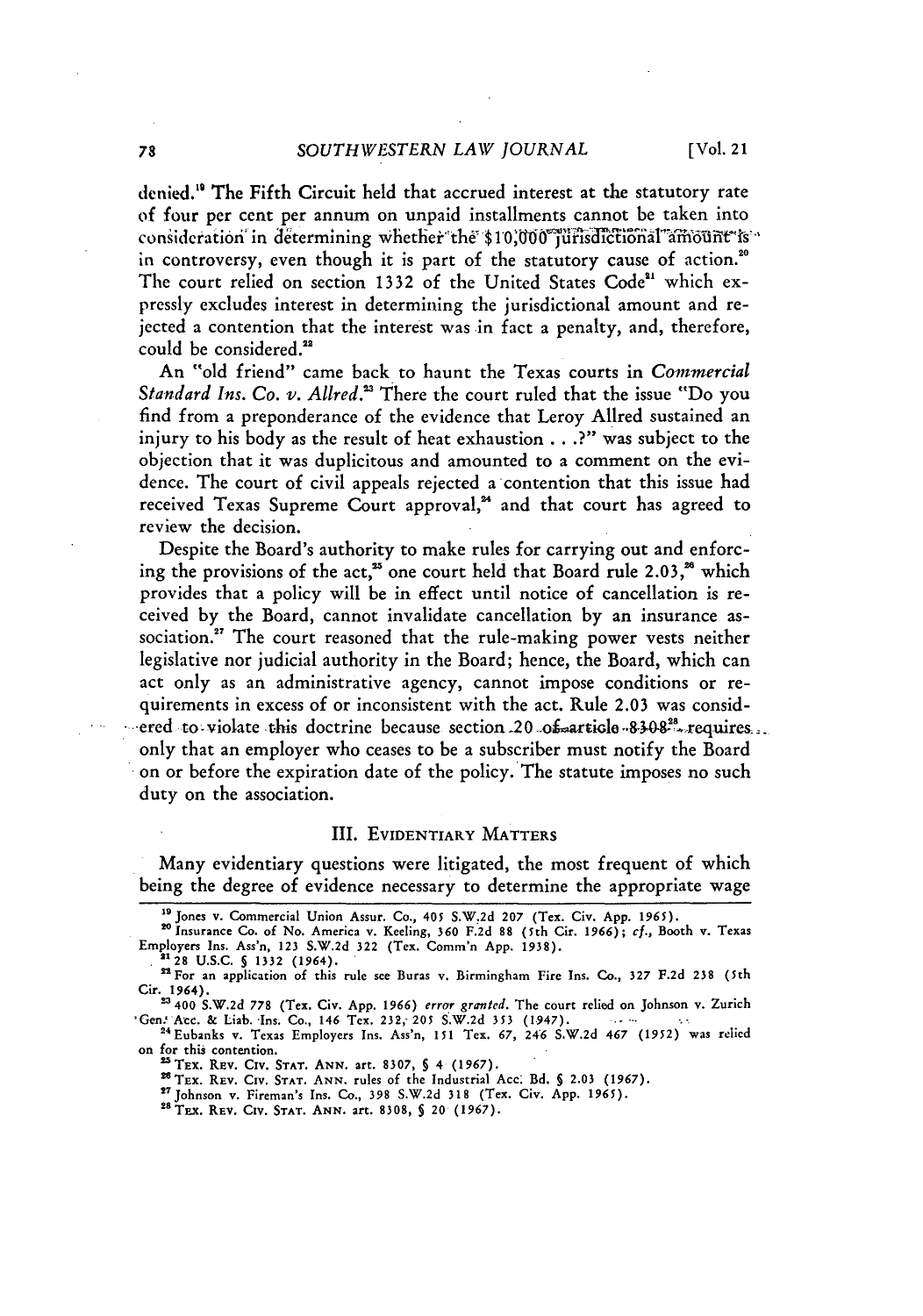rate of the injured employee. Article 8309, section 1<sup>29</sup> directs that average weekly wages **be** determined by the following standards: **(1)** the injured employee's pay scale, according to the prescribed formula, if he has done the same type of work for at least **210** days of the year, and if not, (2) according to the pay scale, calculated by the same formula, of a similarly situated employee who had done the type of work claimant has for 210 days of the year, and if either method is impractical, **(3) by** a calculation by the Board of the average weekly wage in a manner just and fair to the parties. The year's litigation indicates that a claimant can satisfy his burden of proving the average weekly wage of another employee in the claimant's class without naming a specific employee."0 But a claimant does not sustain the burden of negating subdivisions **(1)** and (2), which is necessary in order that subdivision **(3)** apply, merely by stating that he did not know if any employees in the same or similar employment in the neighborhood had worked in this type of employment for the year.<sup>31</sup> However, one case indicates that testimony based on inquiry and investigation is sufficient to negate subdivisions  $(1)$  and  $(2)$ .<sup>38</sup> That court reasoned that the trend of recent decisions is to require only slight proof, particularly where there is no real contest of the wage issue.

In other evidentiary matters the supreme court resolved several important issues and agreed to review another. In *Hartford Acc. & Indem. Co.*  $v.$  Hale<sup>33</sup> the court had before it the question of whether a claimant was injured in the course of his employment. Both lower courts had found in favor of the claimant, but the supreme court ruled that it was error to admit testimony as to how the employee described the accident to his immediate superior after the accident. In an earlier decision the court-hadruled that for declarations to be admissible as part of the *res gestae,* the event causing the declarations must be proved by independent admissible evidence." In that case the court had pointed out not only that the event was not proven by independent evidence, but also that the admissible evidence gave a strong indication that the accident did not occur in the time, place, and manner that the employee stated that it did. In the present case

<sup>33</sup> 400 S.W.2d 310 (Tex. 1966). For further discussion see Ray, *Evidence*, this Survey at foot-<br>notes 28, 32.<br><sup>34</sup> Truck Ins. Exch. v. Michling, 364 S.W.2d 172 (Tex. 1963).

**sTEX. REV. CIv. STAT. ANN.** art. **8309, §§ 1(1),** (2), **(3) (1967).**

<sup>a</sup>Texas Employers Ins. Ass'n v. Woolf, 406 **S.W.2d** 748 (Tex. Civ. **App. 1966).** • Travelers Ins. Co. v. Sides, 403 **S.W.2d 519** (Tex. Civ. **App. 1966)** *error* ref. *n.r.e.* See also Texas Employers Ins. Ass'n v. Ford, **153** Tex. 470, **271 S.W.2d 397** (1954). In *Travelers,* the **court** rejected the claimant's contention that the association was estopped to contest the wage rate because it had voluntarily paid compensation of \$35.00 per week for over eighteen weeks. Cf., Griffen v. Superior Ins. Co., **161** Tex. 195, **338** S.W.2d 415 (1960). The court also held that it was not reversible error to allow the claimant, over the insurer's objection, to read the part of his answer which stated the maximum compensation he could receive, *i.e.,* \$35.00 per week for 401 weeks, or \$14,035.00.<br><sup>32</sup> American Motorists Ins. Co. v. McNeil, 404 S.W.2d 905 (Tex. Civ. App. 1966).<br><sup>33</sup> 400 S.W.2d 310 (Tex. 1966). For further discussion see Ray, *Evidence*, this Survey at foot-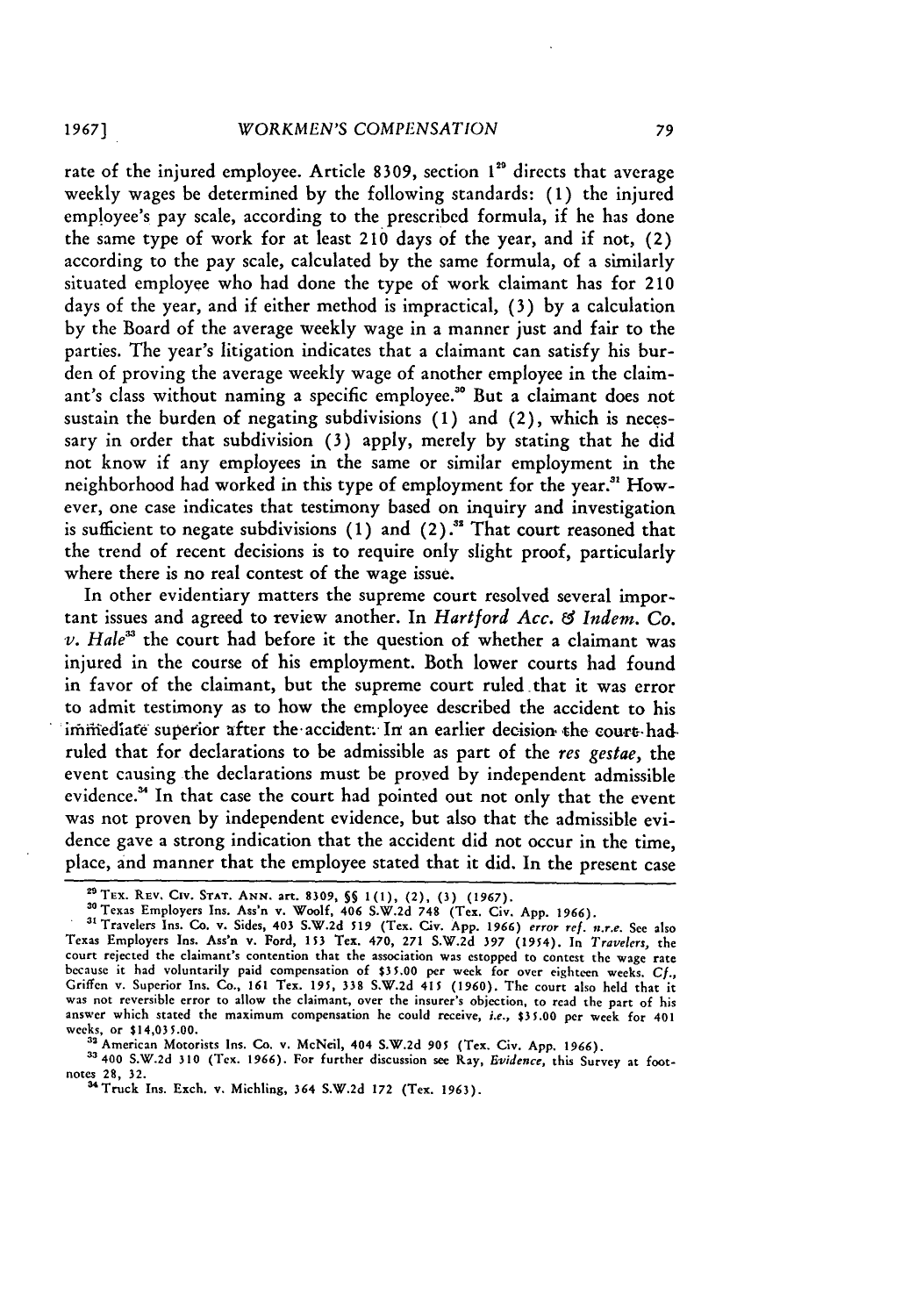there was some evidence, even though it carried little weight, which indicated that the event occurred as the employee had related. But the court ruled that even if the statements were within the res. gestae exception to the... hearsay rule, they were inadmissible in the absence of independent corroborating proof of the incident or occurrence to which the statements relate. Thus, the court clearly has taken the position that hearsay statements themselves cannot be used as part of the res gestae to prove the exciting event. Further, the court held that the fact that compensation was voluntarily paid does not constitute an admission that an injury was accidental nor that it was sustained in the course of employment.

In *Houston Fire & Cas. Ins. Co. v. Brittian*<sup>35</sup> the court held that a trial court has no discretion to admit testimony of a doctor given at a prior trial and that admitting this evidence was reversible error. Also, the supreme court recently has reversed a court of civil appeals' opinion<sup>36</sup> which held that the tender of an operation without the admission of liability renders testimony relating to the beneficial effects of an operation inadmissible in the trial of the case on appeal from an award of the Board.

Opinion testimony created its share of controversy with the courts of civil appeals: allowing a chiropractor to testify with respect to neurological and surgical matters because the chiropractor was not expressing an opinion in the field of surgery, but rather was expressing an opinion as to the mechanical restoration of a spinal injury;<sup>37</sup> admitting testimony of claimant's fellow employees and his wife in regard to statements he made indicating he was going on a business trip to show the claimant's state of mind;<sup>38</sup> recognizing that unless there is no evidence supporting a contrary finding,<sup>39</sup> a jury is not bound to find in accordance with expert testimony;<sup>40</sup> and presuming in the absence of a statement of facts that the jury's ver-

*'s* Liberty Mut. Ins. Co. v. Preston, 399 S.W.2d **367** (Tex. Civ. App. 1966) *error ref. n.r.e.* The court, however, was unable to find any evidence to support a finding that the employee, was injured in the course of his employment.

39 Crothers v. Truck Ins. Exch., 400 S.W.2d 582 (Tex. Civ. App. 1966); King v. Aetna Cas. & Sur. Co., 405 S.W.2d **I11** (Tex. Civ. App. 1966).

4°Export Ins. Co. v. Johnson, 401 S.W.2d 324 (Tex. Civ. App. 1966) *error ref. n.r.e.;* King v. Aetna Cas. & Sur. Co., note 39 *supra.*

**<sup>35402</sup>** S.W.2d **509** *(Tex.* 1966). For further discussion see Ray, *Evidence,* this Survey at footnote **35.**

<sup>36</sup>Deiter v. Houston Fire & Cas. Ins. Co., 403 S.W.2d 222 (Tex. Civ. App. 1966), *revd,* Houston Fire & Cas. Ins. Co. v. Deiter, 10 Tex. Sup. Ct. J. 156 (Jan. 7, 1967). The court relied<br>on Texas Employers Ins. Ass'n v. Shelton, 161 Tex. 259, 339 S.W.2d 519 (1960), which is based<br>on Truck Ins. Exch. v. Seelbach cussion see FitzGerald, *Administrative Law,* this Survey at footnote 80.

<sup>&</sup>lt;sup>37</sup> Liberty Universal Ins. Co. v. Gill, 401 S.W.2d 339 (Tex. Civ. App. 1966) error ref. n.r.e. In Travelers Ins. Co. v. Buflington, 400 S.W.2d 800 (Tex. Civ. App. *1966) error ref. n.r.e.,* the court **held** that evidence that a chiropractor **had** been convicted of practicing medicine without a license seven years prior to trial was properly excluded, as the conviction did not involve moral turpitude and was too remote.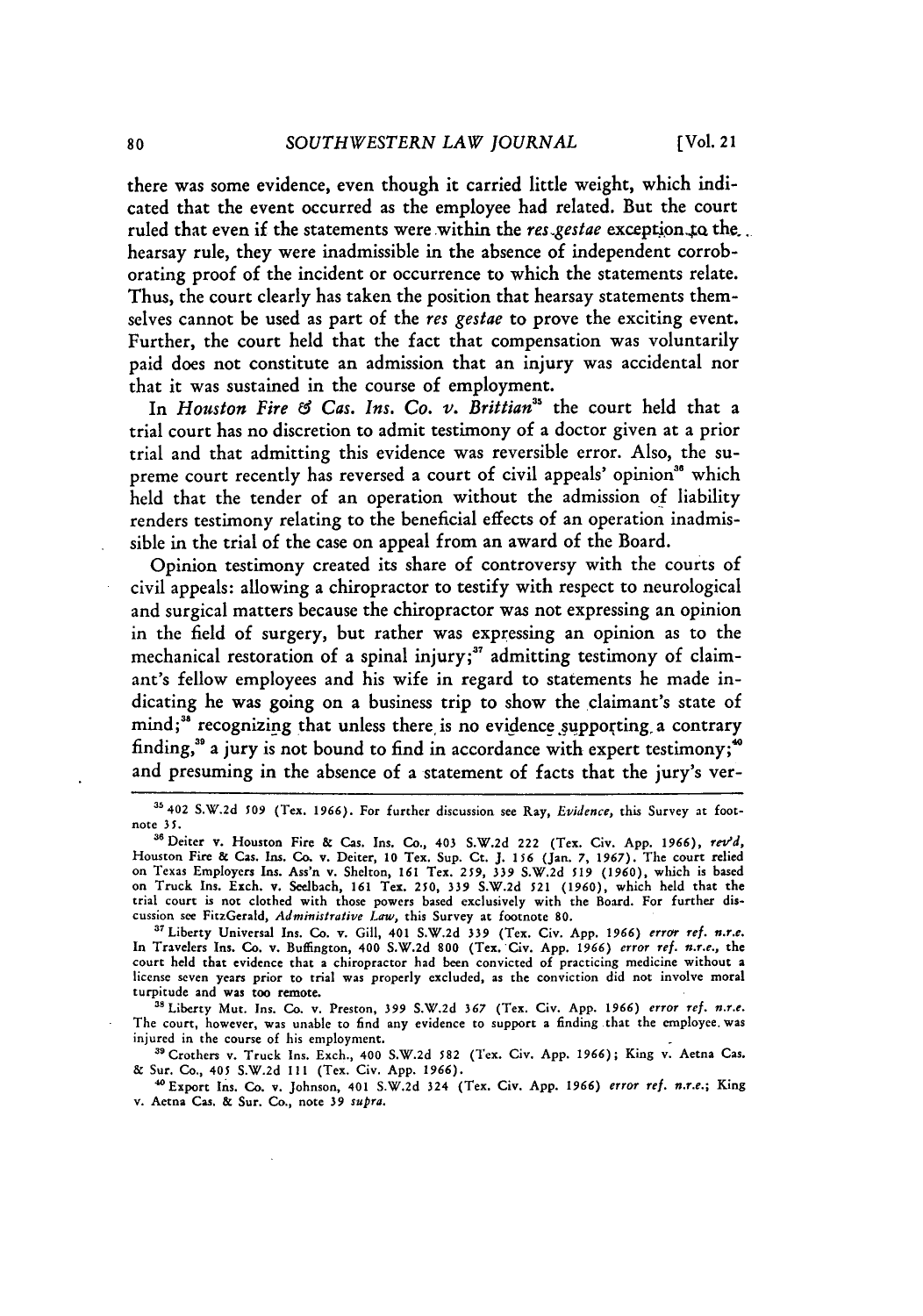dict was supported by the evidence."' There were also several holdings of harmless error due to the introduction or exclusion of evidence.<sup>48</sup>

# **0. bi'EMPLOYMENT".**

Probably the most litigated issue in workmen's compensation suits in **1966** was whether the workman was injured while acting within the scope of his employment. In 1964 the supreme court announced that injuries received during travel are received in the course of employment, only (1) when the transportation is furnished as part of the employment contract, (2) when it is paid for by the employer, (3) when it is under the employer's control, or (4) when the employee is directed to travel from one place to another.<sup>33</sup> In *Agricultural Ins. Co. v. Dryden*<sup>44</sup> the supreme court refused recovery to a claimant who was injured when he swerved to avoid hitting a dog while transporting his employer's tools from his home to the work site. Although he was acting pursuant to the employer's instructions to have the tools unloaded and ready for use, the supreme court ruled that he'was not injured while acting in the course of his employment because none of the aforementioned criteria were met. Particular emphasis was placed on the fact that the employee was not on a special mission requiring travel other than his regular transportation to and from work. The courts of civil appeals decided various scope-of-employment questions. The rule that a borrowed employee is covered by the compensation insurance of the borrowing employer if such employer has authority and control over the borrowed employee was reiterated.<sup>45</sup> One decision held that an injury which occurred during an activity (driving steers by horseback) diverse from the employee's usual course of employment (saddle repair work), but which was carried on with the employer's permission during work hours, was not activity within the scope of employment;<sup>46</sup> but another case was

"398 **S.W.2d** 745 (Tex. **1965).**

<sup>41</sup> Brown v. American Auto. Ins. Co., 405 S.W.2d 416 (Tex. Civ. **App. 1966).**

<sup>&</sup>lt;sup>42</sup> Jones v. Commercial Union Assur. Co., 405 S.W.2d 207 (Tex. Civ. App. 1965) (physician's<br>testimony as to whether claimant would have passed a pre-employment physical excluded); Moun-<br>tain States Mut. Cas. Co. v. Hamilt mony that in his opinion claimant's positive serology contributed to his disability excluded); Hanover Ins. Co. v. Johnson, **397 S.W,2d** 904 (Tex. Civ. **App.** *1965) error* **ref. n.r.e.** (evidence that woman with whom claimant was living was not his wife excluded).

<sup>43</sup>Janak v. Texas Employers Ins. Ass'n, **381** S.W.2d **176** (Tex. 1964), construing TEx. **REV. CIv. STAT. ANN.** art. **8309, §§** 1, **lb** (1967).

<sup>&</sup>lt;sup>45</sup> Employers Cas. Co. v. American Employers Ins. Co., 397 S.W.2d 292 (Tex. Civ. App. 1965)<br>error ref. n.r.e.; cf., Wise v. Texas Employers Ins. Ass'n, 402 S.W.2d 228 (Tex. Civ. App. 1966)<br>error ref. n.r.e. (claimant, emp ,company, was not an employee of the cold storage company even though one of its employees instructed claimant where the shrimp was to be placed); Smith V. Fireman's Ins. Co., 398 **S.W.2d-**435 (Tex. Civ. App. **1966)** (claimant, employed by a siding contractor who was an independent contractor in relation to a general contractor, was not covered by the general contractor's insurance). • **Hogan v. Hanover** Ins. *Co., 406* S.W.2d *217* (Tea. Civ. App. 1966) *error ref. n.r.e.*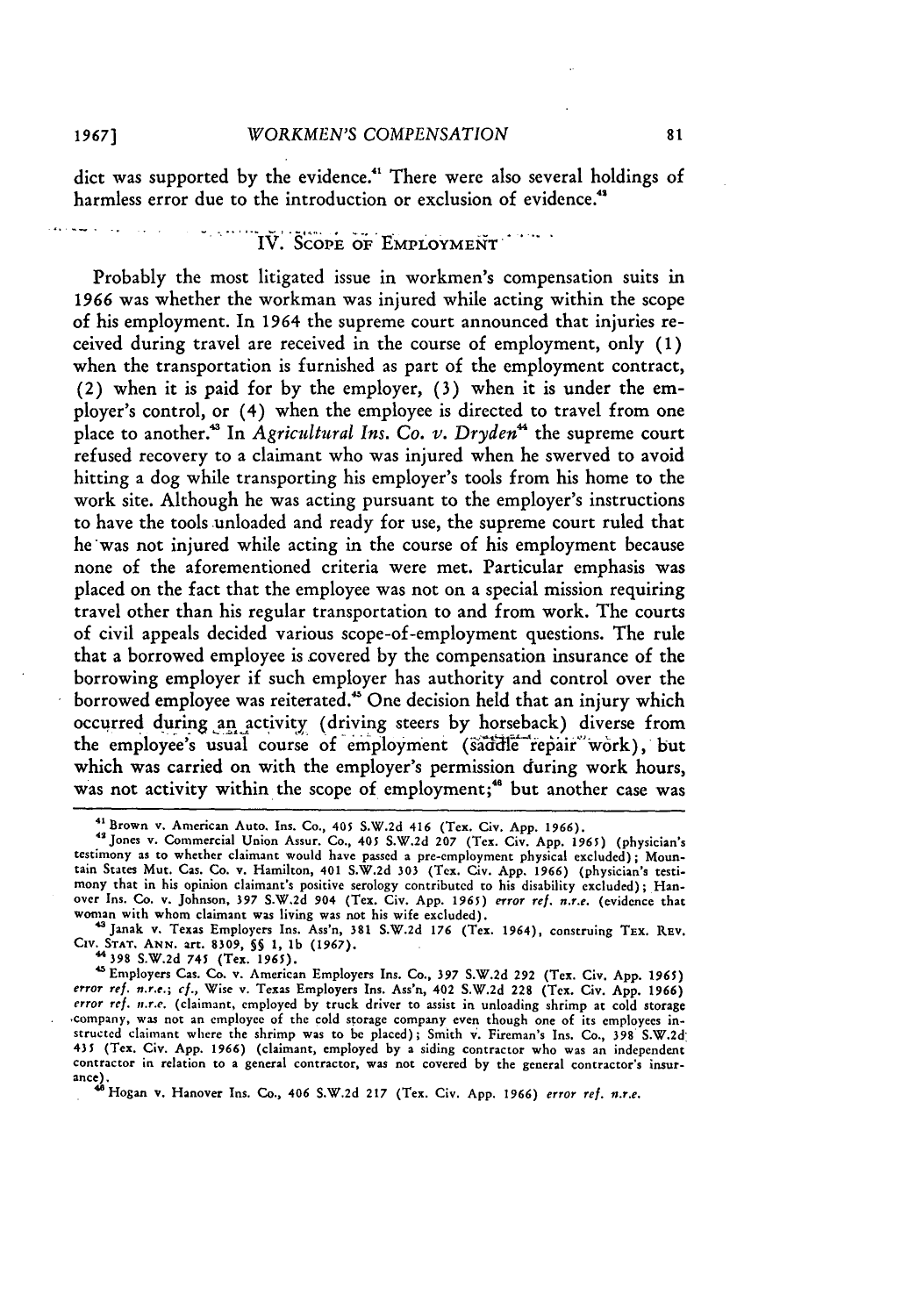remanded to enable the jury to determine if an automobile salesman's knee injury, suffered while playing baseball at a company picnic, was compensable." **..**

## V. INJURIEs-SPECIFIC, **GENERAL, AND** HYBRID

Besides the cases holding that the claimant failed to prove the factual elements necessary, according to section **12b** of article 8306," to recover compensation for sustaining a hernia,<sup>49</sup> the courts of civil appeals promulgated two significant decisions. A case recently reversed by the supreme court, *Royal Indent. Co. v. Dennis,"'* held that a claimant is entitled to twenty-six weeks compensation for an unsuccessful hernia operation in spite of a jury finding of total disability for only six weeks. The court of civil appeals reasoned that it would be absurd to allow twenty-six weeks compensation for a successful operation (the hernia partakes of the nature of a specific injury when the operation is successful)" and allow a lesser recovery for an unsuccessful operation. While it is difficult to quarrel with the lower court's reasoning, the holding flies in the face of the following express language in section 12b of the act: "If such operation is not successful . . . he shall be paid compensation under the general provision of this law."<sup>52</sup> Also, for the first time, a court of civil appeals<sup>53</sup> allowed a claimant to recover for a double hernia, *i.e.,* twenty-six weeks for a left inguinal hernia and twenty-six weeks for a right inguinal hernia, together with the medical expenses of the successful operations.

Section 12c of article **8306"** provides that the insurer shall not be liable for incapacity resulting from a pre-existing injury when its effect combines with a subsequent injury to produce incapacity. The supreme court has agreed to hear the question of whether a claimant's head and neck

**"** Clevenger v. Liberty Mut. Ins. **Co., 396** S.W.2d 174 (Tex. Civ. **App.** *1965) error ref. n.r.e.*

"TEx. REv. **CIv. STAT. ANN.** art. **8306, S 12b (1967)** requires that the claimant satisfactorily prove that:

**1.** There was an injury resulting in a hernia.

2. That the hernia appeared suddenly and immediately following the injury.

**3.** That the hernia did not exist in any degree prior to the injury for which com-

pensation is claimed.

4. That the injury was accompanied **by** pain. "'Travelers Ins. Co. v. Quibedeaux, 403 S.W.2d **826** (Tex. Civ. App. 1966) *error ref. n.r.e.* (It appeared that the claimant first noticed **a** bulge on his right side two to three months after the accident.) McAdams v. Fidelity & Cas. Co., 406 S.W.2d 518 (Tex. Civ. App. 1966).

**at At A S.W.2d 951 (Tex. Civ. App. 1966), rev'd, 10 Tex. Sup. Ct. J. 158 (Jan. 7, 1967).**<br>
<sup>51</sup> TEX. Rev. Civ. STAT. ANN. art. 8306, § 12b (1967).

*2 Ibid.*

**53 De** I-loyos v. Texas Cas. Ins. Co., 401 S.W.2d **380** (Tex. Civ. **App.** 1966) *error ref. n.r.e.* This case also reiterated the holding of National Mut. Cas. Co. v. Lowrey, **136** Tex. **188,** 148 **S.W.2d 1089** (1940), to the effect that unless the insurer admitted liability and tendered an operation while the claim was pending before the Board, the claimant must be compensated as for **a** general injury since the district court could not act as an administrative board and was not empowered to order or supervise a hernia operation.

"TEx. REv. CIv. **STAT. ANN.** art. 8306, **S** 12c **(1967).**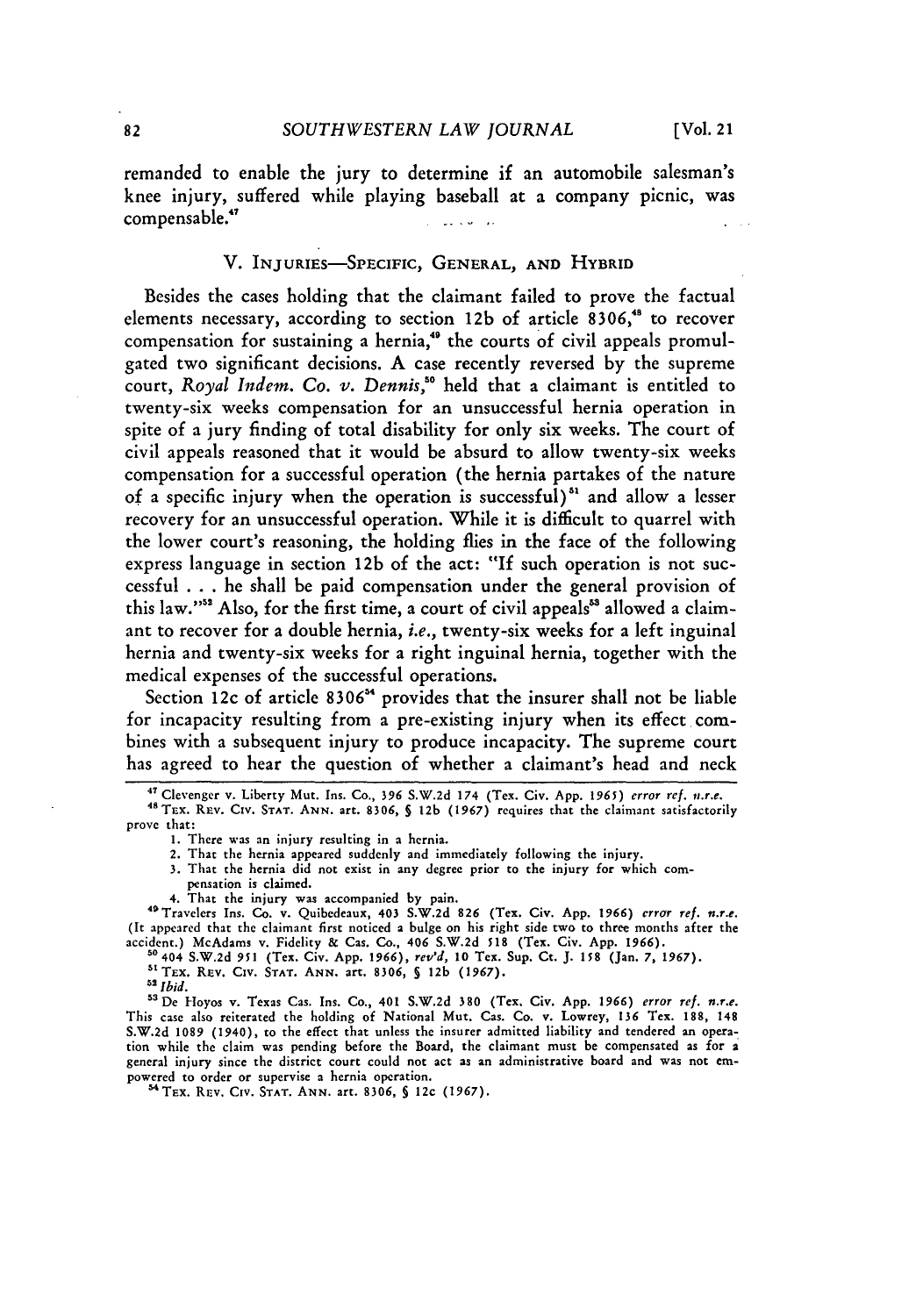injury aggravated his brain tumor, as **held by** the court of civil appeals." The nature and degree of proof admissible and necessary to have an issue submitted on the question of pre-existing condition-was considered in other court of appeals decisions." In one case which held that proof of a prior illness without proof that it caused present pain and suffering was reversible error, the court stated that the insurer must prove that the injury was due solely to the former disease or injury. This statement is of questionable validity because the act unqualifiedly places the burden of proof on the party claiming compensation."

Another matter of controversy was whether a specific injury had extended to a general injury. Reiterated was the rule that a specific injury must extend to and affect the body generally before the claimant can recover compensation for it as a general injury." Thus the extension of a hand injury to a shoulder injury was not sufficient.<sup>59</sup> However, another opinion agreed with the fact finding that the claimant's general health was affected when an injury to his shoulder, arm and hand extended to his neck, and it consequently affirmed an award for general incapacity.<sup>60</sup>

# VI. EXTENT OF DISABILITY

During the year courts adhered to the general rule that statutes concerning the extent of liability an insurer is required to assume should be harmonized and liberally construed in order to effectuate the beneficient purpose of the act.<sup>61</sup> Recovery for total and permanent incapacity was up-

a previous injury.<br><sup>58</sup> Petty v. Texas Employers Ins, Ass'n, 401 S.W.2d 678 (Tex. Civ. App. 1966) error ref. n.r.e.<br>See also McAdams v. Fidelity & Cas. Co., 406 S.W.2d 518 (Tex. Civ. App. 1966) error ref. n.r.e.<br><sup>59</sup> Petty

"°Bituminous Fire & Marine Ins. Co. v. Jones, 398 S.W.2d *577* (Tex. Civ. App. 1966) *error ref. n.r.e.*

<sup>&</sup>lt;sup>55</sup> Insurance Co. of No. America v. Myers, 399 S.W.2d 932 (Tex. Civ. App. 1966) error grant-<br>\*ed: See also Mountain States Mut: Eas: Co. v. Redd, 397- SAV.2d=324- (Tex: Civ. App. -1965) - error, ref. n.r.e. (strain of work resulted in hemorrhage secondary to berry aneurysm). See generally Travelers Ins. Co. v. Vargas, 399 S.W.2d 173 (Tex. Civ, App. 1966) *error ref. n.r.e.* " <sup>6</sup> Love v. Travelers Ins. Co., 395 S.W.2d 682 (Tex. Civ. App. *1965) error ref. n.r.e.;* Em-

ployers Reinsurance Corp. v. Vann, 402 S.W.2d 247 (Tex. Civ. App. 1966) (relation of prior broken fingers to existing back injury); Travelers Ins. Co. v. Adams, 407 S.W.2d 282 (Tex. Civ. App. 1966) (original injury producing cause of condition necessitating emergency operation).

<sup>&</sup>quot; Love v. Travelers Ins. Co., note *56 supra.* As to the burden of proof, see Tux. REV. **CIV. STAT. ANN.** art. 8306, **S** *5* (1967). Compare the situation where the insurer pleads a pre-existing STAT. ANN. art. 8306, § 5 (1967). Compare the situation where the insurer pleads a pre-existing disease as a defense. To be successful the insurer must prove it was the sole cause of incapacity. but TEX. REV. CIV. STAT. ANN. art. 8306, § 12c (1967) provides a different rule in reference to

e Travelers Ins. Co. v. Adams, 407 **S.W.2d 282** (Tex. Civ. App. **1966).** Commercial Standard Ins. Co. v. Washington, **399** S.W.2d *155* (Tex. Civ. App. *1966) error ref. n.r.e.; cf.,* Jones v. Commercial Union Assur. Co., 405 S.W.2d **207** (Tex Civ. App. **1965)** (the court overruled claimant's contentions of no evidence and insufficient evidence to limit her incapacity to temporary total incapacity of sixteen weeks); and Hill v. Travelers Ins. Co., **401** S.W.2d 120 (Tex. Civ. App. *1966)* (The jury found total and permanent incapacity, and also that any incapacity was caused solely by the loss of use of the employee's left arm which loss was stipulated as 20%. The trial court resolved the conflict in favor of 20% permanent partial disability and the court of appeals **held** there was no error as this verdict was supported **by** the evidence.).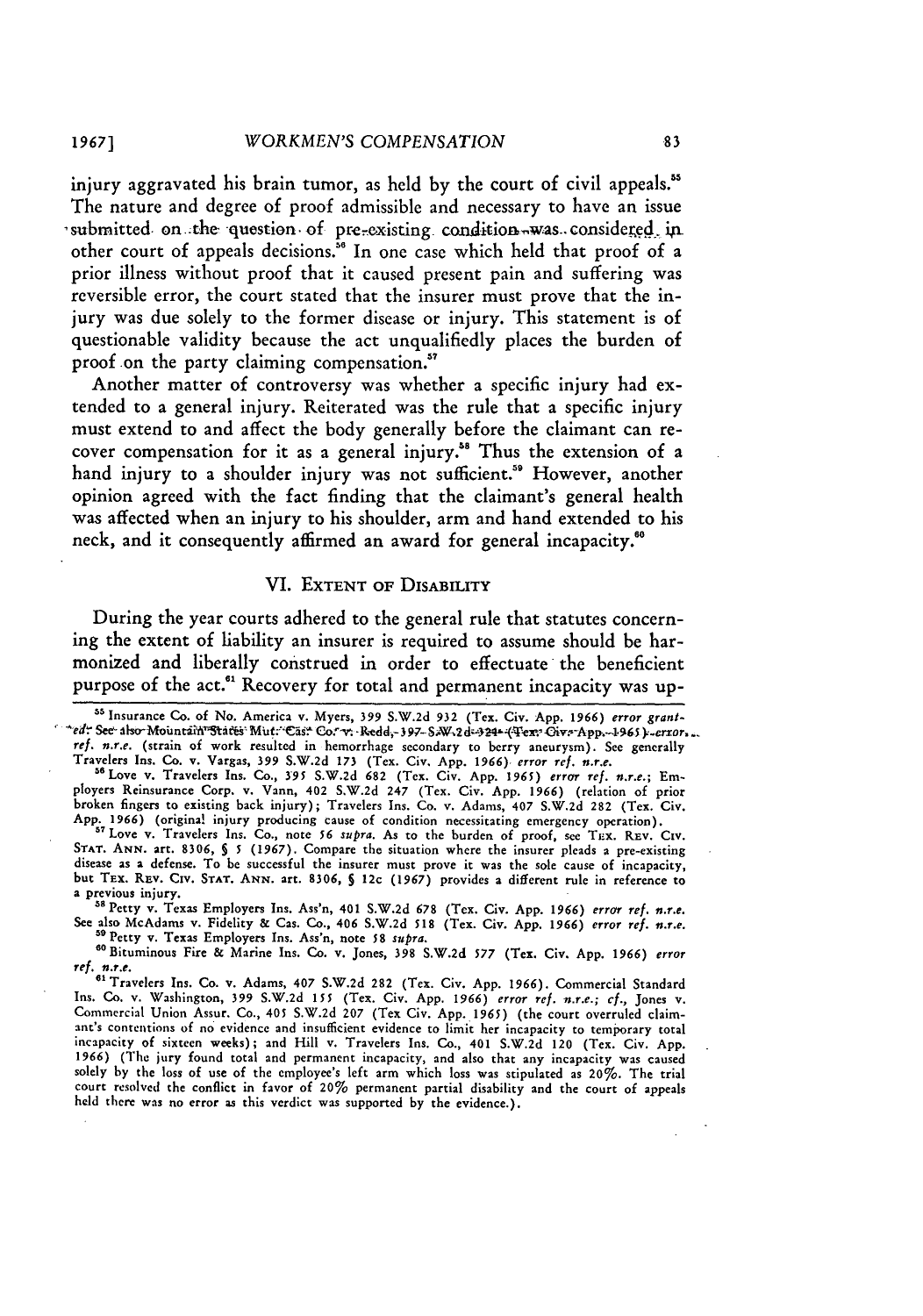**held** despite the fact that the claimant renewed her working as a waitress two months after sustaining her injury." Apparently the court was not concerned with whether or not claimant was economically compelled to return to work. On the other hand, economic compulsion weighed heavily when claimants received compensation despite the following factors: one employee worked a considerable amount shortly after his accident;<sup>83</sup> one returned to work two to three weeks after the accident;<sup>64</sup> and one never ceased to work."s Only in an extreme case'" did a court of civil appeals refuse to agree with the trial court's determination of the extent of liability. There the court, despite a vigorous dissent, refused to allow an award of total and permanent disability to a claimant who in fact obtained and retained employment, with almost no loss of time, performing the same work as he had performed before the injury.

# VII. **MEDICAL EXPENSES**

The **1957** amendment to section **7** of article **8306"** allows an injured workman unlimited medical expenses, including necessary nursing fees. In *Transport Ins. Co. v. Polk"s* the Texas Supreme Court allowed recovery for necessary nursing services rendered to a quadriplegic husband **by** his wife, despite the contention that section **7** directs that for fees to be recoverable they must be expended or incurred. The court noticed that the section also allows one who supplied the services to recover. The extraordinary nature of the nursing services necessarily rendered to a quadriplegic was relied on to distinguish sister state holdings which denied recovery because of a wife's marital obligation to care for her ill husband. Reported simultaneously was, a like holding by a court of civil appeals.<sup>69</sup>

Another matter of uncertainty in light of the amendment's authorization of *unlimited* recovery for medical expenses was whether the right to future medical benefits could be waived, released, or settled. One court of civil appeals"0 expressly recognized the Board's authority to approve that part of the settlement agreement involving future medical services<sup>71</sup> and

**<sup>&</sup>quot;'Travelers Ins. Co.** v. **Buflington,** 400 **S.W.2d 800 (Tex. Civ. App.** *1966) error ref. s.r.e.*

**<sup>&#</sup>x27; Coal Operators' Cas. Co. v. Holloway, 398 S.W.2d 421 (Tex. Civ. App. 1965)** *error ref. n.r.e.* **" <sup>4</sup> American Motorists Ins. Co. v. McNeil, 404 S.W.2d 905 (Tex. Civ. App. 1966).**

**<sup>&</sup>quot; Universal Underwriters Ins. Co. v. Bounds, 401 S.W.2d 865 (Tex. Civ. App. 1966)** *error ref.*

*n.r.e.***6"Fidelity & Cas. Co. v. Burrows, 404 S.W.2d 353 (Tex. Civ. App.** *1966) error ref. n.r.e.*

**<sup>&</sup>quot;'TEX. REV. Cirv. STAT. ANN. art. 8306, 5** *7* **(1967).**

**<sup>68400</sup> S.W.2d 881 (Tex.** *1966).* **20 Sw. L.J. 428.**

**<sup>&</sup>quot;9Western Alliance Co. v. Tubbs, 400 S.W.2d 850 (Tex. Civ. App.** *1965) error ref. n.r.e.*

<sup>&</sup>lt;sup>70</sup> Pearce v. Texas Employers Ins. Ass'n, 403 S.W.2d 493 (Tex. Civ. App. 1966) *error ref. n.r.e.*<br><sup>71</sup> TEX. REV. CIV. STAT. ANN. art. 8307, § 12 (1967) allows the Board to approve any settle-

**ment where the "liability of the association or the extent of injury of the employee is uncertain, indefinite or incapable of being satisfactorily established."**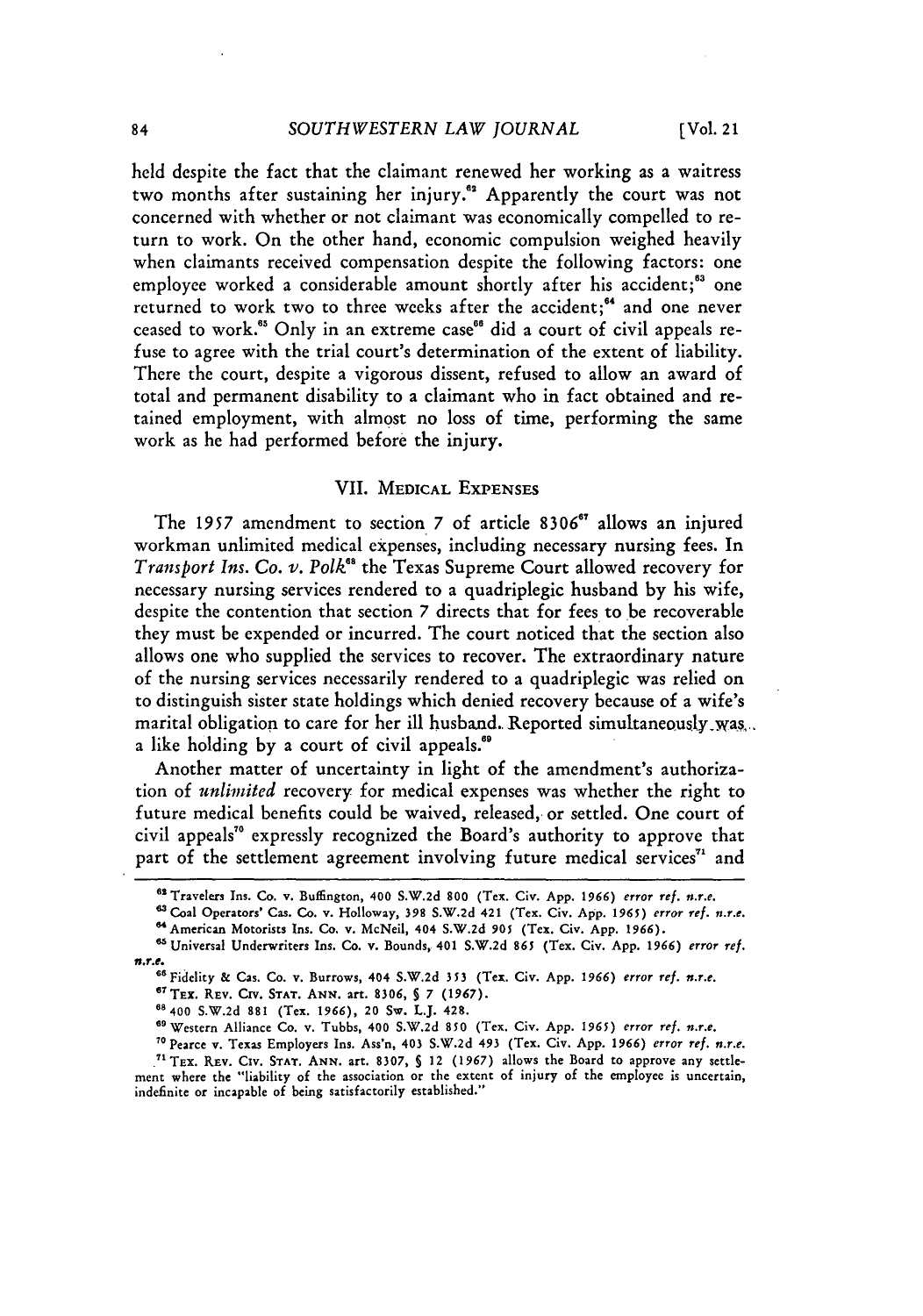held that the settlement, once approved by the Board, was valid and binding on the parties unless and until lawfully set aside."

And at least one court of civil appeals<sup>73</sup> has resolved whatever doubt 'might' have existed as to 'whether' surgery, mentioned only' in a negative sense in section **7,"4** is included within the term "medical aid" as used in that section. The court expressed a preference for a broad interpretation of the section thus allowing the injured workman to recover surgical expenses incurred in the face of an emergency or, as in this case, refusal by the insurer to perform a necessary operation.

### VIII. SUBROGATION AND SETTLEMENT

Section 6a of article 8307<sup>75</sup> provides that if an injured workman has an action at law against one other than the subscriber, but chooses to claim compensation under the act, the insurance association is subrogated to the rights of the injured employee. When the employee brings an action against the third party tort-feasor the association may intervene and assert its subrogated rights. Occasionally the third party will attempt to settle with the employee, either without the association's participation or despite its failure to agree to the settlement. In 1961 the supreme court held that an association, upon refusing the settlement and proceeding with the suit to judgment, might recover from the third party tort-feasor either the amount of the verdict returned by the jury or an amount equal to the settlement paid to the employee whichever is greater--but not both.<sup>76</sup> In *Capitol Aggregates, Inc. v. Great Am. Ins. Co.,* a decision recently affirmed by the Texas Supreme Court," a court of appeals allowed the association to recover from the third party tort-feasor the amount of the verdict returned by the jury and to recover from the employee the amount paid to him in settlement by the third party tort-feasor. The supreme court's prior holding was distinguished because in the former case the association was attempting to recover both the amount of the verdict and the amount of the settlement from the *third party tort-feasor.* In the present case, the association was attempting to recover the amount of the settlement from *the employee* who had received it "wrongfully." Interestingly, in neither

<sup>&</sup>quot; 5 TEx. REV. **CIv. STAT. ANN.** art. **8306, §** 12d **(1967)** provides that an award can be set aside any time during the compensation period if a change of condition, mistake or fraud is shown by any interested party.<br>
<sup>73</sup> Travelers Ins. Co. v. Adams, 407 S.W.2d 282 (Tex. Civ. App. 1966).<br>
<sup>74</sup> Taylor

TEx. REV. CIv. **STAT. ANN.** art. **8306, S 7 (1967)** states that the injured employee is entitled to necessary expenses expended or incurred for medical aid, nursing and hospital services, chiropractic services and medicines. The section goes on to provide that the association's obligation shall not include an obligation to pay for surgical services which are not ordinarily provided by a hospital. **<sup>7</sup>**

**<sup>&#</sup>x27;** TEX. **REV.** Civ. **STAT. ANN.** art. **8307, § 6a (1967).**

**<sup>&#</sup>x27; Pan** Am. Ins. **Co.** v. IHi-Plains Haulers, Inc., **163** Tex. **1, 350 S.W.2d 644 (1961). <sup>17</sup>396 S.W.2d** 419 (Tex. Civ. **App. 1965),** aff'd, 408 S.W.2d **922 (1966).**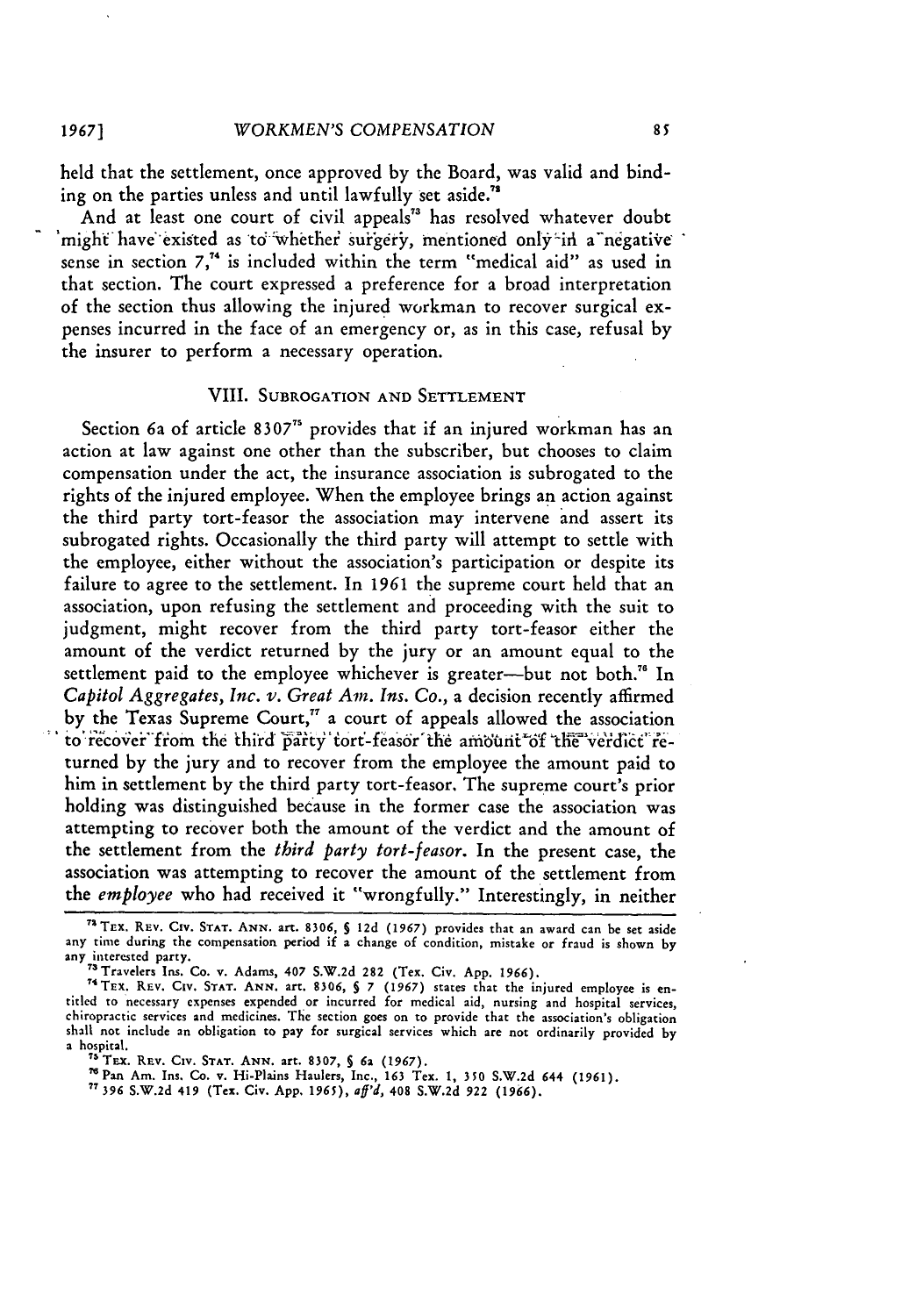case was the sum of the two amounts equal to or greater than the amount of compensation the association had paid to the employee. Of further interest is the fact that the court stated the employee was entitled to recover the amount of settlement from the tort-feasor due to its agreement to indemnify the employee in the event of loss of the settlement to the carrier. It appears that *Capitol Aggregates* will control so long as the association asserts its right to the settlement proceeds against the employee rather than the third party tort-feasor.

One court of civil appeals opinion made it clear that the subrogated association, in this case the City of Port Arthur, can lose its substantive rights of subrogation by failing to assert a counterclaim" in a suit brought by the employee's legal beneficiaries against itself and a negligent third party.<sup>79</sup> An opportunity to resolve an important question in relation to settlement of subrogation suits was by-passed. The association and the widow and children of the deceased employee had agreed to division of the proceeds in the event of a judgment, but they could not agree as to the division of a proposed settlement. The court refused to allow the requested severance or to render a declaratory judgment as to how the settlement proceeds should be divided on the ground that the parties were merely asking for an advisory opinion on an abstract question.<sup>80</sup>

In other matters concerning settlements, courts of civil appeals handed down the following rulings: that a settlement, made while the litigation was pending and orally approved **by** the court approximately nine months before the settlement was formalized by signature, was valid and binding, and also that the attorney securing the settlement was entitled to the thirty per cent fee agreed upon, even though he was not involved in the litigation when the settlement was approved;<sup>81</sup> that an honest expression of opinion by an adjuster which proved to be untrue was sufficient misrepresentation to allow the trial court to set aside the settlement;<sup>82</sup> that an employee who waived an action against his employer and the employer's insurer in favor of compensation benefits, without knowledge that his employer's compensation policy had lapsed, entered into a legal contract with the insurer and was entitled to specific performance;<sup>83</sup> and that where both parties to an appeal reach an agreement for settlement, the court should remand to the trial court in order that the agreed judgment be granted.<sup>84</sup>

<sup>7</sup>TEx. R. Crv. P. *97* **(1955).**

**<sup>7&#</sup>x27;** Gautreaux v. City of Port Arthur, 406 **S.W.2d 531** (Tex. Civ. **App. 1966) error** ref. *n.r.e.* "Dillingham **v.** West Tex. Util., 403 **S.W.2d** 491 (Tex. Civ. **App. 1966).**

**<sup>8&#</sup>x27;** Esco v. Argonaut Ins. Co., 405 **S.W.2d 860** (Tex. Civ. **App. 1966) error** ref. *n.r.e.*

**<sup>&</sup>quot;** Liberty Ins. Co. v. Land, 397 **S.W.2d 900** (Tex. Civ. **App.** *1965) error* ref. *n.r.e.*

<sup>83</sup> Liberty Mut. Ins. Co. v. Martinez, 407 S.W.2d 272 (Tex. Civ. App. 1966).

<sup>84</sup> Manhattan Fire & Marine Ins. Co. v. Zuniga, 406 S.W.2d 796 (Tex. Civ. App. 1966); Ruiz

v. Travelers Ins. Co., 405 **S.\'.2d** 425 (Tex. Civ. App. **1966).**